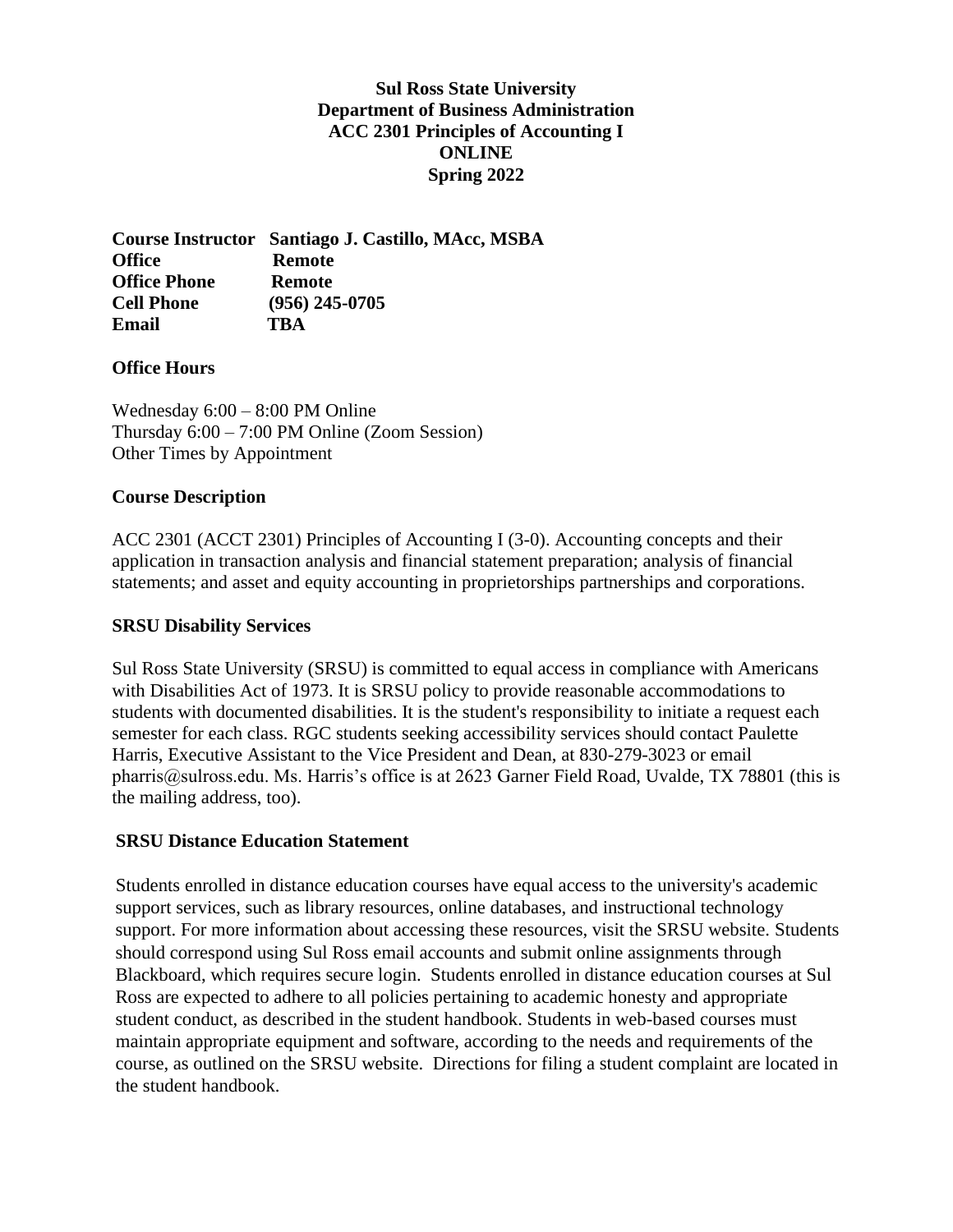## **Required Course Materials**

Fundamental Financial Accounting Concepts, 11<sup>th</sup> Edition, by Edmonds/Olds

ISBN: 978-1-264-26623-4 (loose-leaf edition)

# **CONNECT ACCESS REQUIRED – comes with e-book**

#### **Course Grading**

| Reading Homework - Connect  | 35%  |
|-----------------------------|------|
| Problems Homework – Connect | 35%  |
| Exams                       | 30%  |
| <b>Total Points</b>         | 100% |

Your grade will be based on the following scale

|     | 90-100%       |
|-----|---------------|
| B   | 80-89%        |
|     | 70-79%        |
| ו ו | 60-69%        |
|     | 59% and below |

#### **Homework & Exams**

Students are required to complete the reading and problems on Connect for each chapter assigned. Homework will not be accepted late. If a student misses an exam, it must be made up within one week of the exam date. Please read the syllabus and follow the timeline on assignments.

# **Department of Business Administration BBA Student Learning Outcomes**

SLO 1 Students will be able to analyze and solve business problems across major business functions, using fundamental business principles and strategies

SLO 2 Students will be able to communicate about contemporary business-related topics. SLO 3 Students will be able to comprehend the impact of ethical and social responsibility in business

# **Marketable Skills – Bachelor of Business Administration Degree**

**1:** Students will have the ability to apply the principles of business they learn to the management of existing businesses or the creation of new businesses.

**2:** Students will have the ability to use research and analysis to make informed decisions.

**3:** Students will have the ability to write business letters, emails, resumes and reports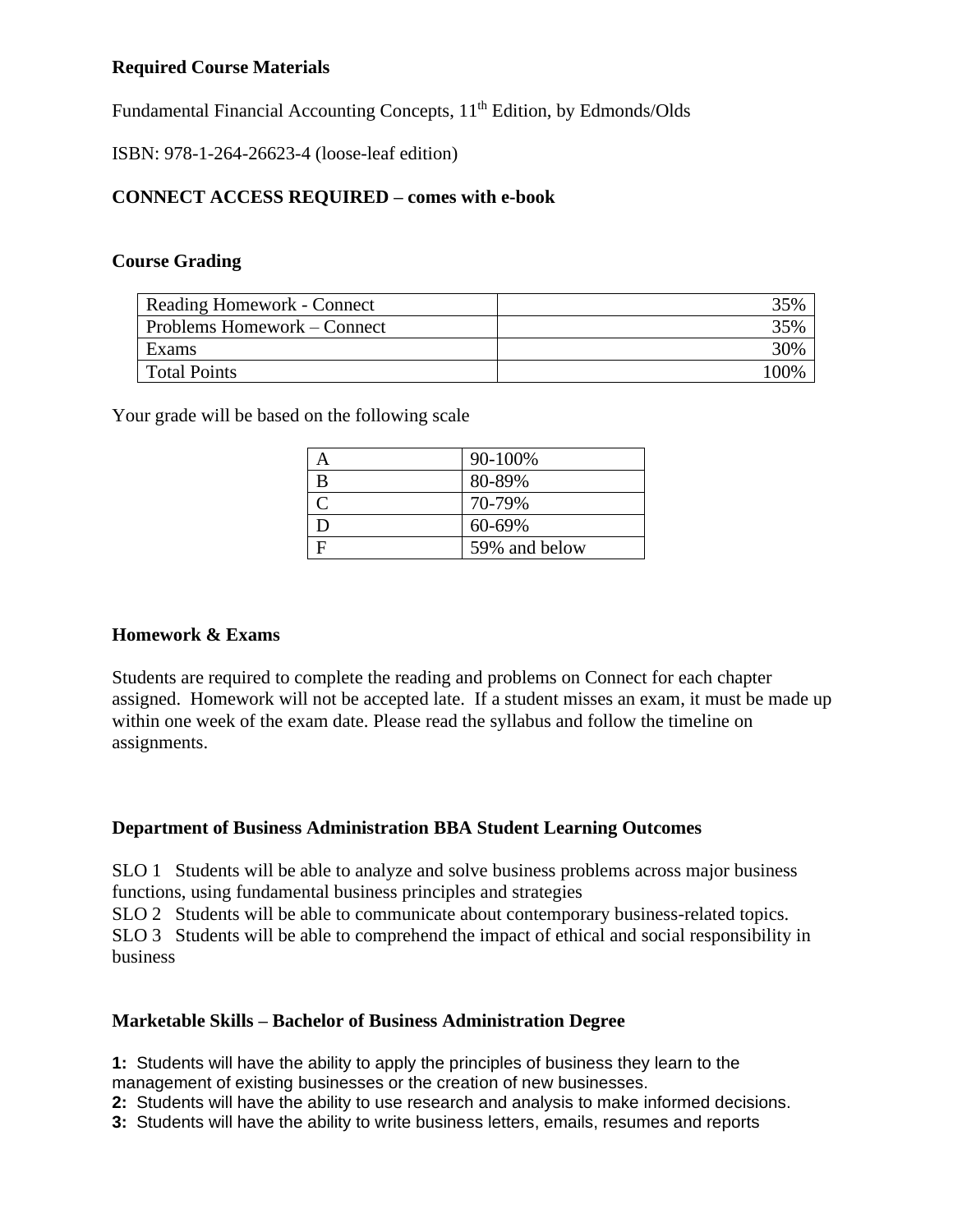**4:** Students will have the ability to make effective oral presentations to both professional and general audiences.

# **Libraries**

# **The Bryan Wildenthal Memorial Library in Alpine**

Offers FREE resources and services to the entire SRSU community. Access and borrow books, articles, and more by visiting the library's website, library.sulross.edu. Off-campus access requires logging in with your LobolD and password. Librarians are a tremendous resource for your coursework and can be reached in person, by email (srsulibrary@sulross.edu), or phone (432-837- 8123).

# **The Southwest Texas Junior College (SWTJC) Libraries**

The Southwest Texas Junior College (SWTJC) Libraries at Uvalde, Del Rio, and Eagle Pass. Offer additional access to library spaces and resources. Del Rio, Eagle Pass, and Uvalde students may also use online resources available through SWTJC website, library.swtjc.edu. The SWTJC Libraries serve as pick-up locations for InterLibrary Loan (ILL) and Document Delivery from the Alpine campus.

# **Academic Integrity**

Students in this class are expected to demonstrate scholarly behavior and academic honesty in the use of intellectual property. A scholar is expected to be punctual, prepared, and focused; meaningful and pertinent participation is appreciated. Examples of academic dishonesty include but are not limited to: Turning in work as original that was used in whole or part for another course and/or professor; turning in another person's work as one's own; copying from professional works or internet sites without citation; collaborating on a course assignment, examination, or quiz when collaboration is forbidden.

# **Classroom Climate of Respect**

Importantly, this class will foster free expression, critical investigation, and the open discussion of ideas. This means that all of us must help create and sustain an atmosphere of tolerance, civility, and respect for the viewpoints of others. Similarly, we must all learn how to probe, oppose and disagree without resorting to tactics of intimidation, harassment, or personal attack. No one is entitled to harass, belittle, or discriminate against another on the basis of race, religion, ethnicity, age, gender, national origin, or sexual preference. Still we will not be silenced by the difficulty of fruitfully discussing politically sensitive issues.

# **Diversity Statement**

"I aim to create a learning environment for my students that supports a diversity of thoughts, perspectives and experiences, and honors your identities (including race, gender, class, sexuality, religion, ability, socioeconomic class, age, nationality, etc.). I also understand that the crisis of COVID, economic disparity, and health concerns, or even unexpected life events could impact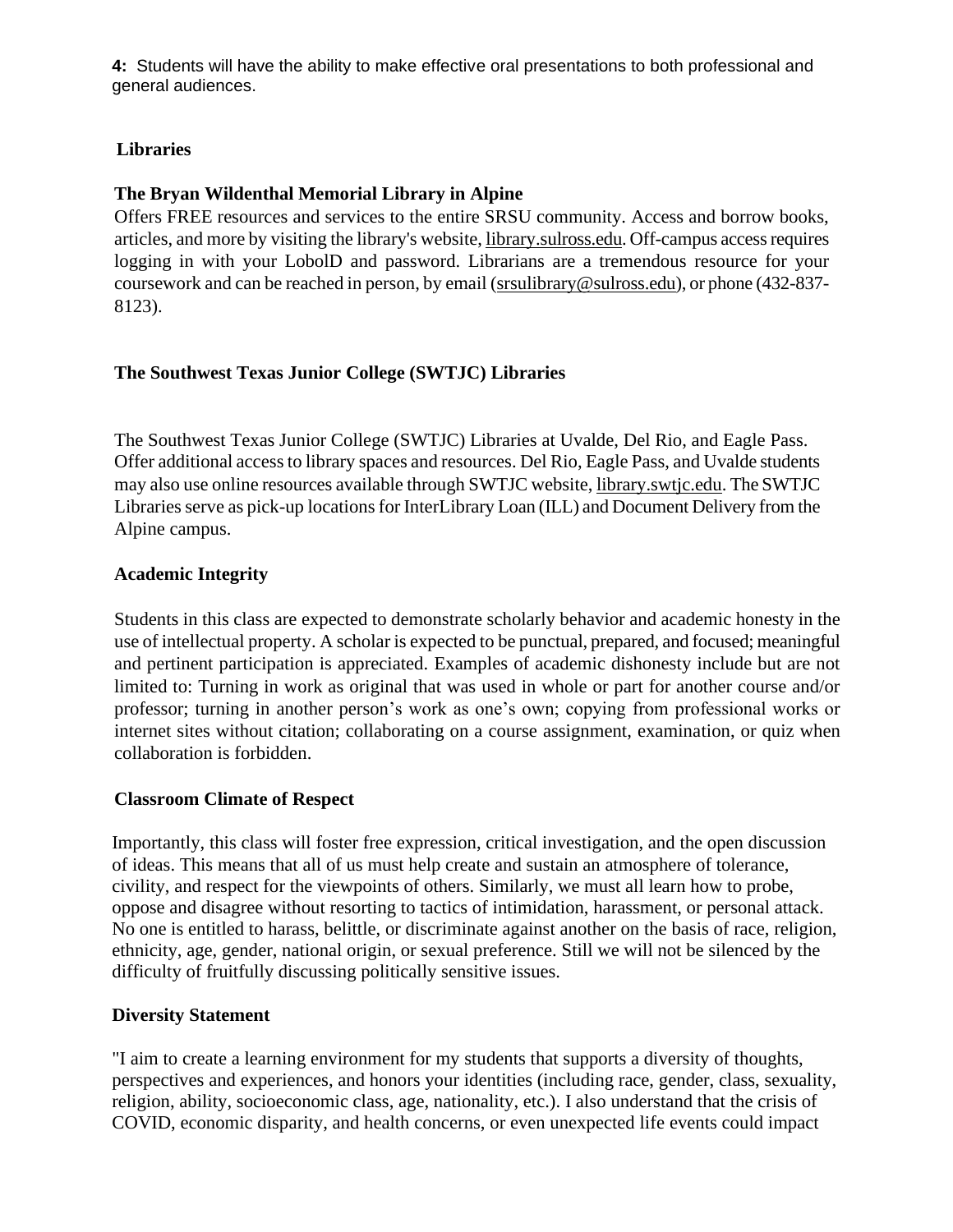the conditions necessary for you to succeed. My commitment is to be there for you and help you meet the learning objectives of this course. I do this to demonstrate my commitment to you and to the mission of Sul Ross State University to create an inclusive environment and care for the whole student as part of the Sul Ross Familia. If you feel like your performance in the class is being impacted by your experiences outside of class, please don't hesitate to come and talk with me. I want to be a resource for you."

#### **Course Assignments**

# **ACC 2301 PRINCIPLES OF ACCOUNTING I CHAPTER ASSIGNMENTS\* SPRING 2022**

| <b>Date</b> | <b>Chapter</b>   | <b>Exercises &amp; Problems</b>                                      |
|-------------|------------------|----------------------------------------------------------------------|
| 1/10/22     | 1                | <b>An Introduction to Accounting</b>                                 |
|             |                  | Homework in CONNECT DUE 1/16/22                                      |
|             | $\boldsymbol{2}$ | <b>Accounting for Accruals and Deferrals</b>                         |
|             |                  | Homework in CONNECT DUE 1/16/22                                      |
| 1/18/22     | 3                | <b>The Double-Entry Accounting System</b>                            |
|             |                  | Problems in CONNECT DUE 1/23/22                                      |
| 1/24/22     | 4                | <b>Accounting for Merchandising Businesses</b>                       |
|             |                  | Homework in CONNECT DUE 1/30/22                                      |
| 1/31/22     | 5                | <b>Accounting for Inventories</b>                                    |
|             |                  | Homework in CONNECT DUE 2/6/22                                       |
| 2/7/22      |                  | <b>EXAM I – CHAPTERS <math>1 - 5</math> DUE 2/13/22</b>              |
| 2/14/22     | 6                | <b>Internal Control and Accounting for Cash</b>                      |
|             |                  | Homework in CONNECT DUE 2/20/22                                      |
| 2/21/22     | 7                | <b>Accounting for Receivables</b><br>Homework in CONNECT DUE 2/27/22 |

2/28/22 **8 Accounting for Long-Term Operational Assets** Homework in CONNECT DUE 3/6/22

#### 3/7/22 **SPRING BREAK**